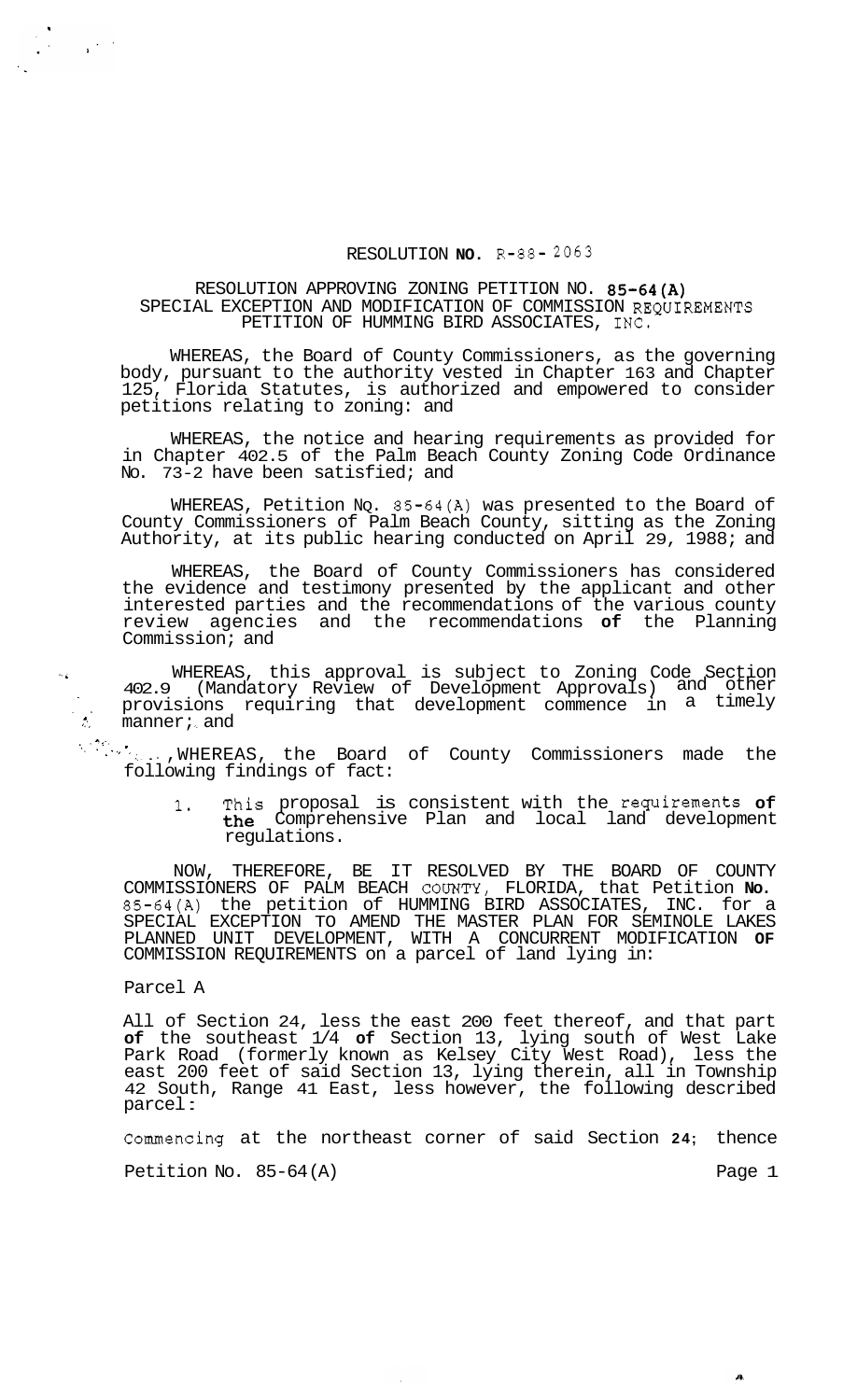**north 88 degrees 43' 31" west, along the north line of said Section 24, a distance of 200.01 feet to an intersection with the west right-of-way line of State Road No. 7 and the Doint of besinnins; thence south 01 degrees 44' 12" west along said west right-of-way line, being a line 200 feet westerly of and parallel to the east line of said Section 24, a distance of 2403.99 feet to a point of curvature, and a point of cusp, of a curve concave southwesterly, and having a radius of 1860.00 feet, and a radial bearing of north 88 degrees 15' 48" west; thence northerly, along arc of said curve, through a central angle of 33 degrees 37' 43", a** distance of 1091.69 feet; thence north 31 degrees 53' 31" west, **a distance of 1006.66 feet to a point of curvature of a curve concave northeasterly, and having a radius of 1740.00 feet; thence northerly, along the arc of said curve, through a central angle of 19 degrees** *05'* **22", a distance of 579.72 feet to an intersection with the north line of said Section 24, at a point 1304.29 feet west of the said northeast corner of Section 24; thence continue northerly along the arc of said curve, through a central angle of 03 degrees 19' 38", a distance of 101.05 feet to the point of tangency of said curve; thence north 09 degrees 28' 31" west, a distance of 506.21 feet to the intersection with the south line of Lake Park West Road, as described in that certain easement, Deed Book 974, pages 319 through 321, thence south 88 degrees 43 I 31" east, along said south line, a distance of 1225.95 feet to an intersection with said west right-of-way line of State Road No. 7: thence south 01 degree 48 24" west, along said right-of-way line, being a line 200 feet westerly of and parallel to the east line of the southeast 114 of said Section 13, a distance of 594.29 feet; thence south 01 degree 44' 12" west, continuing along said right-of-way line, a distance of 1.73 feet to the point of beginnins.** 

## **Road Parcel A**

**The easterly 120.00 feet of the following described parcel:** 

**All of Section 24, less the east 200 feet thereof, and that part of the southeast 1/4 of Section 13, lying south of West Lake Park Road (formerly known as Kelsey City West Road), less the east 200 feet of said Section 13, lying therein, all in Township 42 South, Range 41 East, less however, the following described parcel:** 

**Commencing at the northeast corner of said Section 24, thence north 88 degrees 43' 31" west, along the north line of said section 24, a distance of 200.01 feet to an intersection with the**  west right-of-way line of State Road No. 7 and the point of **becrinninst thence south 01 degrees 44' 12" west along said west right-of-way line, being a line 200 feet westerly of and parallel to the east line of said Section 24, a distance of 2403.99 feet to a point of curvature, and a point of cusp, of a curve concave southwesterly, and having a radius of 1860.00 feet, and a radial bearing of north 88 degrees 15' 48" west; thence northerly, along arc of said curve, through a central angle of 33 degrees 37' 43", a distance of 1091.69 feet: thence north 31 degrees 53' 31" west,**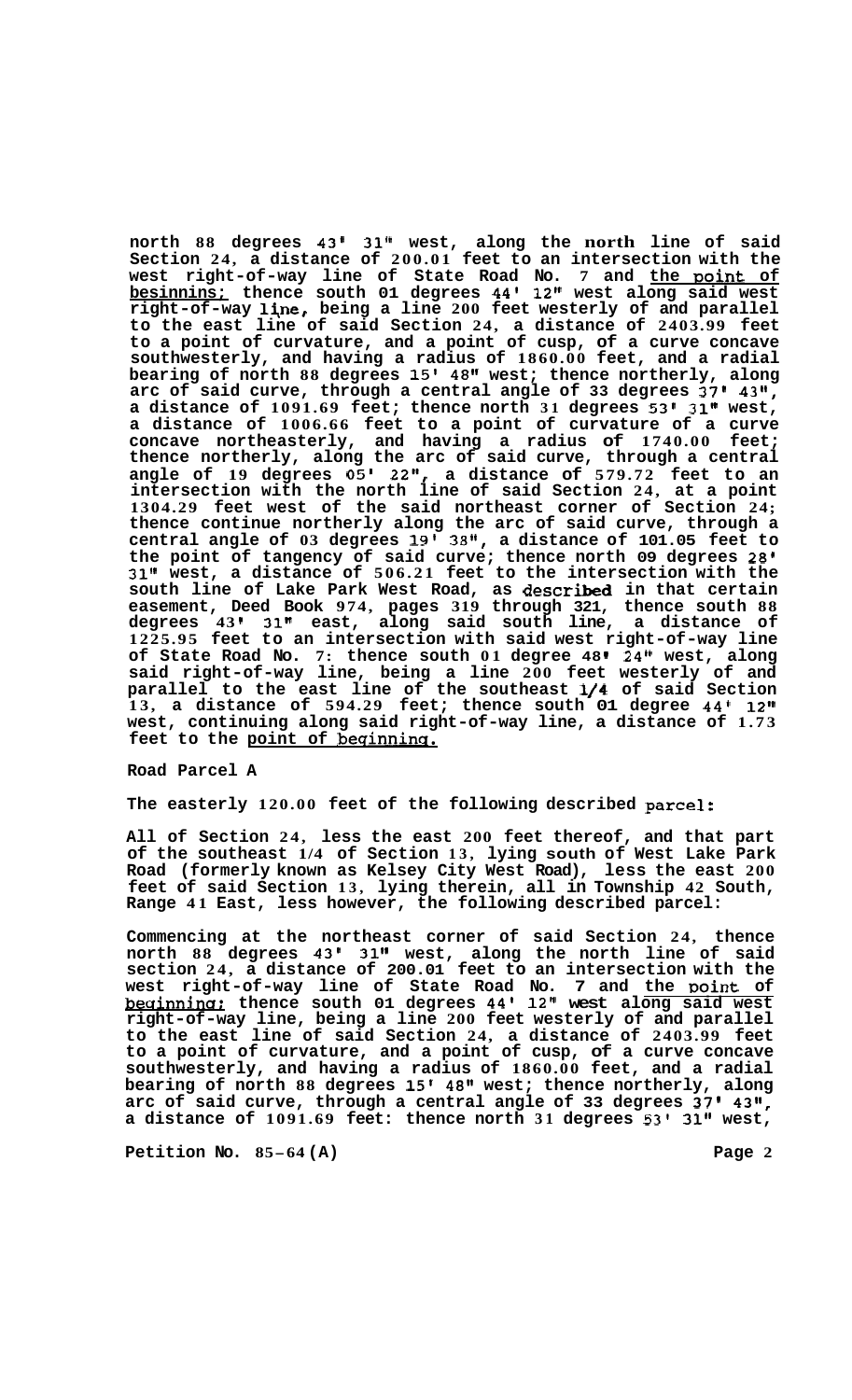a distance of **1006.66** feet **to** a point **of** curvature of **a** curve concave northeasterly, and having a radius of **1740.00** feet; thence northerly, along the **arc** of said curve, through a central angle of **19** degrees **05' 22",** a distance of **579.72** feet to an intersection with the north line of said Section **24,** at a point **1304.29** feet west of the said northeast corner **of** Section **24;**  thence continue northerly along the arc **of** said curve, through a central angle of **03** degrees **19' 38",** a distance of **101.05** feet to the point of tangency of said curve; thence north **09** degrees **28' 31"** west, a distance of **506.21** feet to the intersection with the south line of Lake Park West Road, as described in that certain easement, Deed Book **974,** pages **319** through **321,** thence **south 88**  degrees **43' 31"** east, along said south line, a distance of **1225.95** feet to an intersection with said west right-of-way line of State Road No. **7;** thence south **01** degree **48' 24"** west, along said right-of-way line, being a line **200** feet westerly **of** and parallel to the east line **of** the southeast **1/4 of** said Section **13,** a distance of **594.29** feet; thence south **01** degree **44' 12"**  west, continuing along said right-of-way line, a distance **of 1.73**  feet to the <u>point of besinninq</u>; being located on the southwest corner of the intersection **of** West Lake Park Road and the proposed State Road No. **7** Extension **(US 441),** in a RT-Residential Transitional Zoning District, was approved as advertised, subject to the following conditions:

- **1.** The developer shall comply with all conditions **of**  previous approval, unless expressly modified herein.
- **2.** The **120** Category C units within the recreational/commercial site shall be limited **to** three **(3)** stories in height.
- **3.** All property included in the legal description **of** this petition shall be subject to a Declaration of Restrictions and Covenants acceptable to the County Attorneyls Office which shall provide, among other things, for formation **of** a single "Master Property Owners' Association" and automatic membership **in** the "Master Association" by any party holding title **to** any portion of the property included in the planned unit development.
- **4.** Condition **No. 8** of Zoning Petition No. **85-64,**  Resolution No. **R-85-1232** adopted August **13, 1985,** which presently states:
	- **"8.** Northlake Boulevard (Alternate State Road *7* **to** a point approximately **200** feet west **of** the intersection **of** Northlake Boulevard and Beeline Highway). The property owner shall provided:
		- a) A feasibility study to cost no more than **\$50,000.** shall be completed within six *(6)*  months **of** the approval **of** the resolution by

Petition No. 85-64(A) **Petition No. 85-64(A)** 

 $\bullet$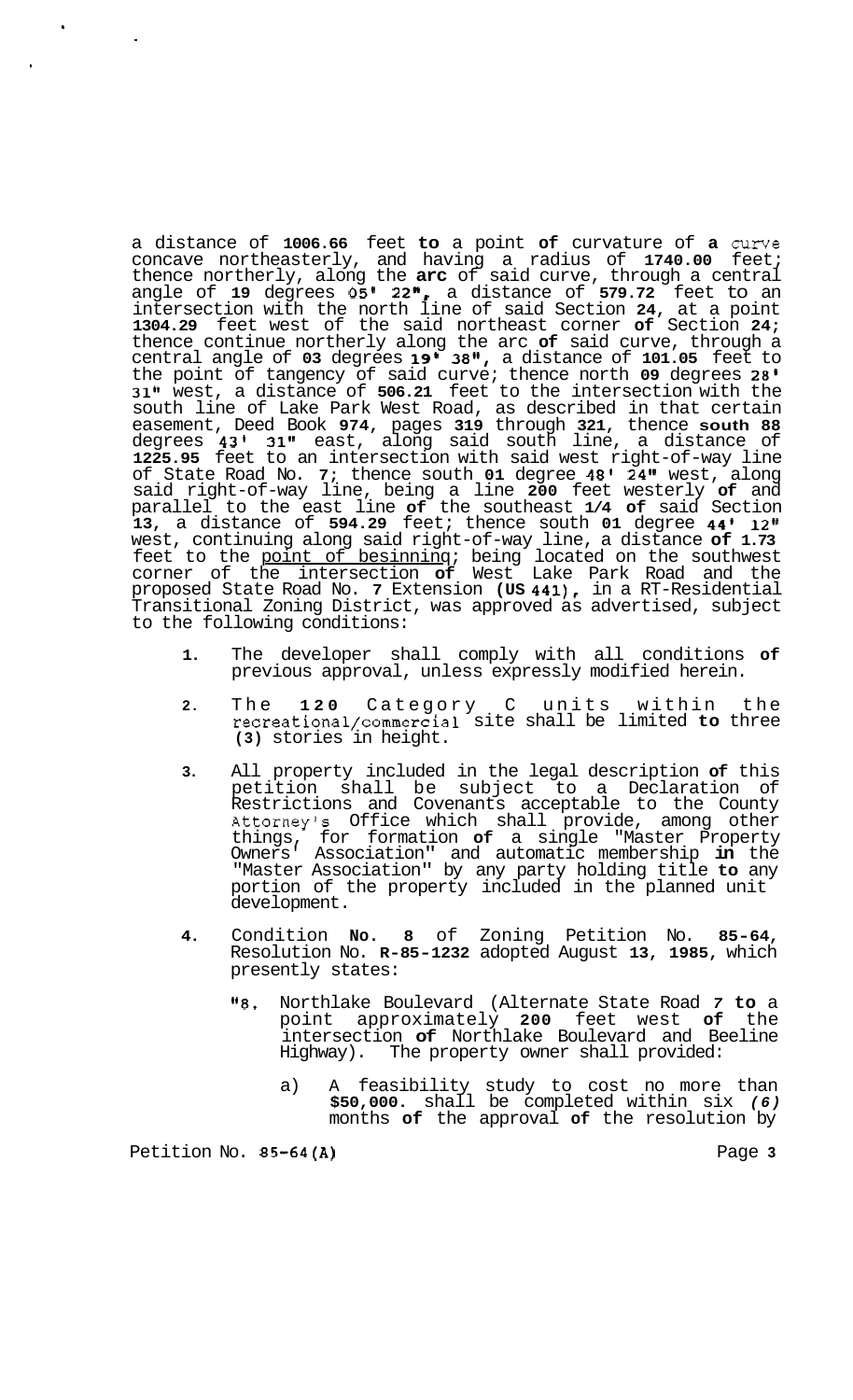the Board of County Commissioners. Upon completion and receipt of the Engineering feasibility study, the County Engineer shall provide written notice to the Developer of the County's election to proceed with the Northlake Boulevard design and construction project or in the alternative this property owner shall provide the addition of two **(2)**  lanes of road construction to Alternate State **Road** *7* from Northlake Boulevard on the south to P.G.A. Boulevard, on the north pursuant to Palm Beach County Zoning Petition **84-113 (R-85-36** Ibis Landing) as provided for in Condition No. 9(a).

b) In the event of County's election to proceed with the Northlake Boulevard design and road construction project, Developer shall provide to County the required monies to pay for the engineering design and governmental permitting for the project within forty-five **(45)** days **of** receipt **of** written confirmation from County that County has entered into an agreement for engineering services for the design and permitting project.

> Developer shall further provide Surety acceptable to the County Engineer's office in an amount not to exceed **1.6** million dollars (less sums advanced for the road design and permitting project referenced above) within forty-five **(45)** days **of** receipt of written notice from County that County will let the contract within a **90** day period for such road improvements or prior **to** the issuance of a building permit , whichever shall first occur. **'I**

## **Is** hereby amended to read as follows:

"The developer shall provide construction plans as a four-lane ultimate section and construct a fourlane divided roadway on Northlake Boulevard **400**  feet west of the project *'s* entrance road east **to**  Beeline Highway (SR **710),** plus appropriate tapers. This shall include the dedication of right-of-way for the ultimate expanded intersection on the south side of Northlake Boulevard and State Road *7.* The developer shall further provide surety acceptable to the County Engineer's office (within one **[l]** year of the adoption date of the amended resolution of the project's approval), for an amount not to exceed **\$1.6** million. This **\$1.6**  million surety is to be applied toward the surety

Petition No. 85-64 (A) Petition No. 85-64 **A** 

 $\frac{1}{2}$  ,  $\frac{1}{2}$ 

 $\mathbf{x}^{(i)}$ 

 $\frac{1}{2} \sum_{i=1}^n \frac{1}{2} \sum_{j=1}^n \frac{1}{2} \sum_{j=1}^n \frac{1}{2} \sum_{j=1}^n \frac{1}{2} \sum_{j=1}^n \frac{1}{2} \sum_{j=1}^n \frac{1}{2} \sum_{j=1}^n \frac{1}{2} \sum_{j=1}^n \frac{1}{2} \sum_{j=1}^n \frac{1}{2} \sum_{j=1}^n \frac{1}{2} \sum_{j=1}^n \frac{1}{2} \sum_{j=1}^n \frac{1}{2} \sum_{j=1}^n \frac{1}{2} \sum_{j=$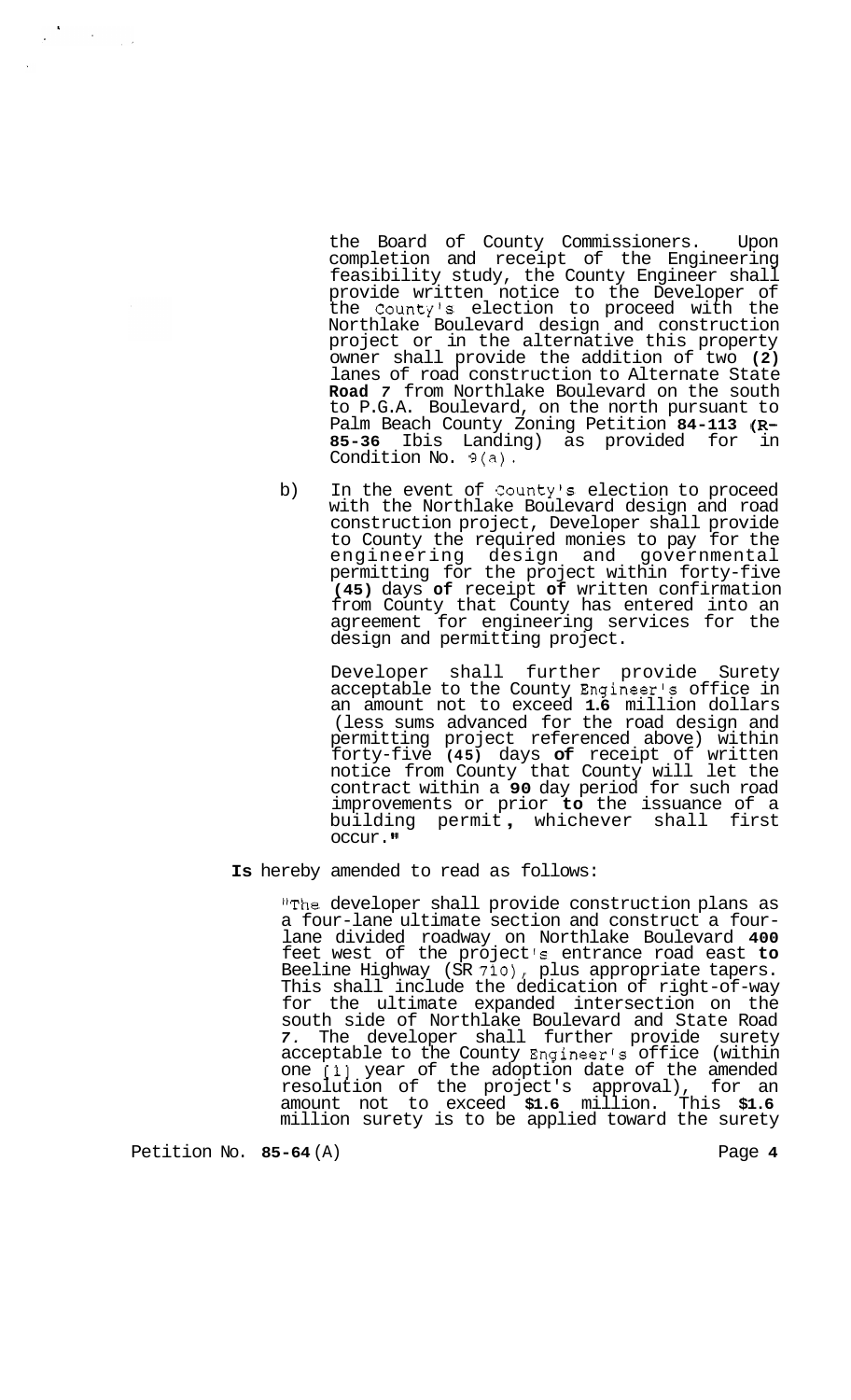respective sites shall be delivered to the Palm Beach County Board of County Commissioners within twenty-four (24) months of the effective date **of**  the Resolution of approval **of** the subject Planned Unit Development by the Board of County Commissioners.

Is hereby amended to read as follows:

"Transfer of title and Warranty Deeds to the school/community park site, survey showing and describing the metes and bounds **of** the respective sites shall be delivered to the Palm Beach County Board of County Commissioners within twenty-four **(24)** months of the effective date of the amended Resolution of approval of the subject Planned Unit Development by the Board of County Commissioners."

- 13. Condition No. 20 of Zoning Petition No. 85-64, Resolution No. R-85-1232 adopted August 13, 1985, which presently states:
	- "20. This project shall be limited to a total of 500 building permits until road construction contract has been let for Northlake Boulevard as referenced above, or two (2) lanes have been added to Alternate State Road *7* (to provide **a** total of four lanes) from Northlake Boulevard to PGA Boulevard.

The project shall not proceed beyond 350 building permits of the total 500 building permits until the developer provides an agreement from the Ibis Landing project (Palm Beach County Zoning Petition 84-113(A)) that Ibis Landing project will not proceed beyond 550 building permits of a total of *700* building permits previously approved for that project until either of the above road construction contacts (four-laning of Northlake Boulevard from Alternate State Road *7* to Beeline Highway or four-laning of Alternate State Road *7*  from Northlake Boulevard to **PGA** Boulevard) has been let.

Is hereby amended to read as follows:

"This project shall be limited to a total of 500 residential building permits until road construction contract has been let for Northlake Boulevard as referenced in Condition No. 4 of Petition No. 85-64 (A).

14. Condition No. 21 of Zoning Petition No. 85-64, Resolution No. R-85-1232, adopted August 13, 1985, which presently states:

Petition No. 85-64(A) Petition No. 85-64(A)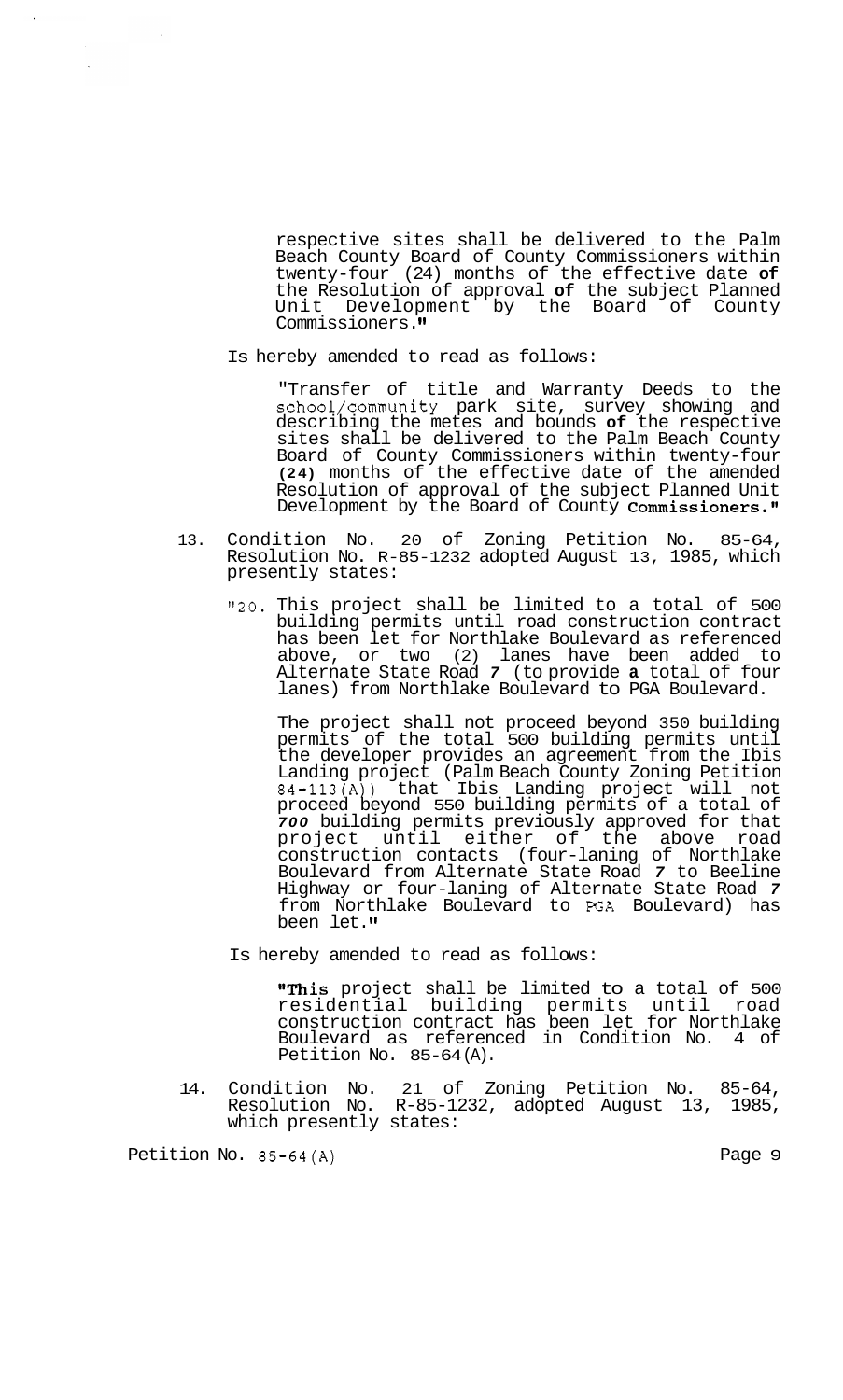posting requirement for Northlake Boulevard construction outlined in Condition **No.** *7* of Ibis Landing Planned Unit Development (Zoning Petition No. 84-113 (A)) ."

- **5.** Condition No. **9** of Zoning Petition **No. 85-64,**  Resolution No. **R-85-1232,** adopted August **13, 1985,**  which presently states:
	- **"9.** Alternate State Road *7* (Northlake Boulevard to PGA Boulevard). In the event County determines the Northlake Boulevard construction project provided for in condition *8* to be unfeasible, the Developer shall provide:
	- a) Within forty-five **(45)** days of receipt **of** written notice from County to Developer that the construction plans for Alternate State **Road** *7* as a **2** lane section (expandable to a six-lane section), from PGA Boulevard to Northlake Boulevard have been accepted by the County, that a minimum of **120**  feet of right-of-way for Alternate State Road *7*  has been obtained for this road construction project **and** that a construction project contract for the contemplated work has been executed by the Developer of Ibis Landing (Petition **No. 84-113),**  Developer shall provide Surety acceptable to the County Engineer's office in an amount necessary to construct two **(2)** additional lanes for Alternate State Road *7* from PGA Boulevard **on the** north to Northlake Boulevard on the south, construction work to be coincidental with the construction of the initial two-lane section required **by** Petition **84-113."**

Is hereby deleted.

- **6.** Condition **No. 10** of Zoning Petition **No, 85-64,**  Resolution No. **R-85-1232** adopted August **13, 1985,** which presently states:
	- **"10.** Based on the amount of traffic generated by this development, the Developer has agreed to contribute an additional **\$159,654.00** toward Palm Beach County's existing Roadway Improvement Program, these total funds of **\$798,271.00** to be paid prior to July **1, 1989.**

Credit for this Impact Fee shall be given for all road construction costs as outlined **in** condition numbers **8** and **9.** 

Is hereby amended to read **as** follows:

Petition No. **85-64 (A)** Page *5*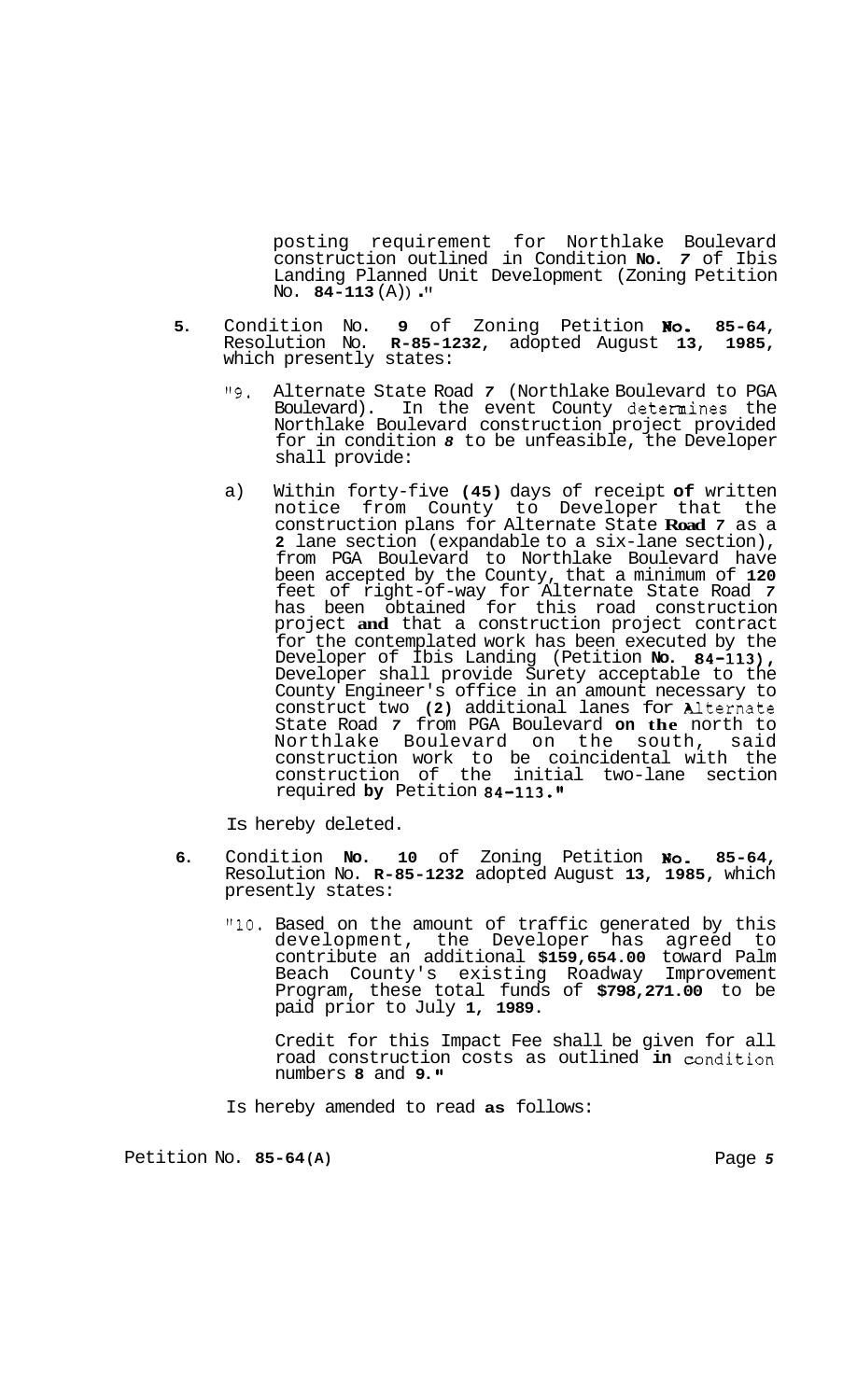<span id="page-6-0"></span>"Based on the amount of traffic generated by this development, the Developer has agreed to contribute an additional \$159,654.00 toward Palm Beach County's existing Roadway Improvement Program, these total funds of \$798,271.00.

Credit for this Impact Fee shall be given for all road construction costs as outlined in Condition No. **4** of Petition **No.** 85-64 (A) . **'I** 

- *7.* Condition No. 12 of Zoning Petition No. 85-64, Resolution No. R-85-1232 adopted August **13,** 1985, which presently states:
	- "12. The property owner shall construct, concurrent with the construction of the project **Is** drive onto State Road *7* and Northlake Boulevard, left and right turn lanes on all approaches."
	- **Is** hereby amended to read as follows:

**The** property owner shall construct, concurrent with the construction of the project's drive onto Northlake Boulevard:

- a) left turn lane, east approach<br>b) left and right turn lanes, sou
- b) left and right turn lanes, south approach<br>c) right turn lane, west approach
- right turn lane, west approach

The above referenced turn lanes shall be replaced when Northlake Boulevard is completed as a fourwhen NorthlaKe Boulevard is completed as a four- lane section. The property owner shall further construct at the time Alternate SR *7* is constructed to connect with the project's drive onto Alternate SR *7:* 

- a) right turn lane, north approach<br>b) left turn lane, south approach
- b) left turn lane, south approach
- c) left and right turn lanes, west approach

The property owner shall further construct, at the intersection of Northlake Boulevard and State Road *7* at the time State Road *7* is constructed:

- a) two through lanes and a single left turn lane, east approach
- **b)** separate left and right turn lanes, south approach

Expanded right-of-way shall be dedicated for the intersection of the project's drive and State Road *7.* 

Petition No. 85-64 (A) Petition No. 85-64 (A)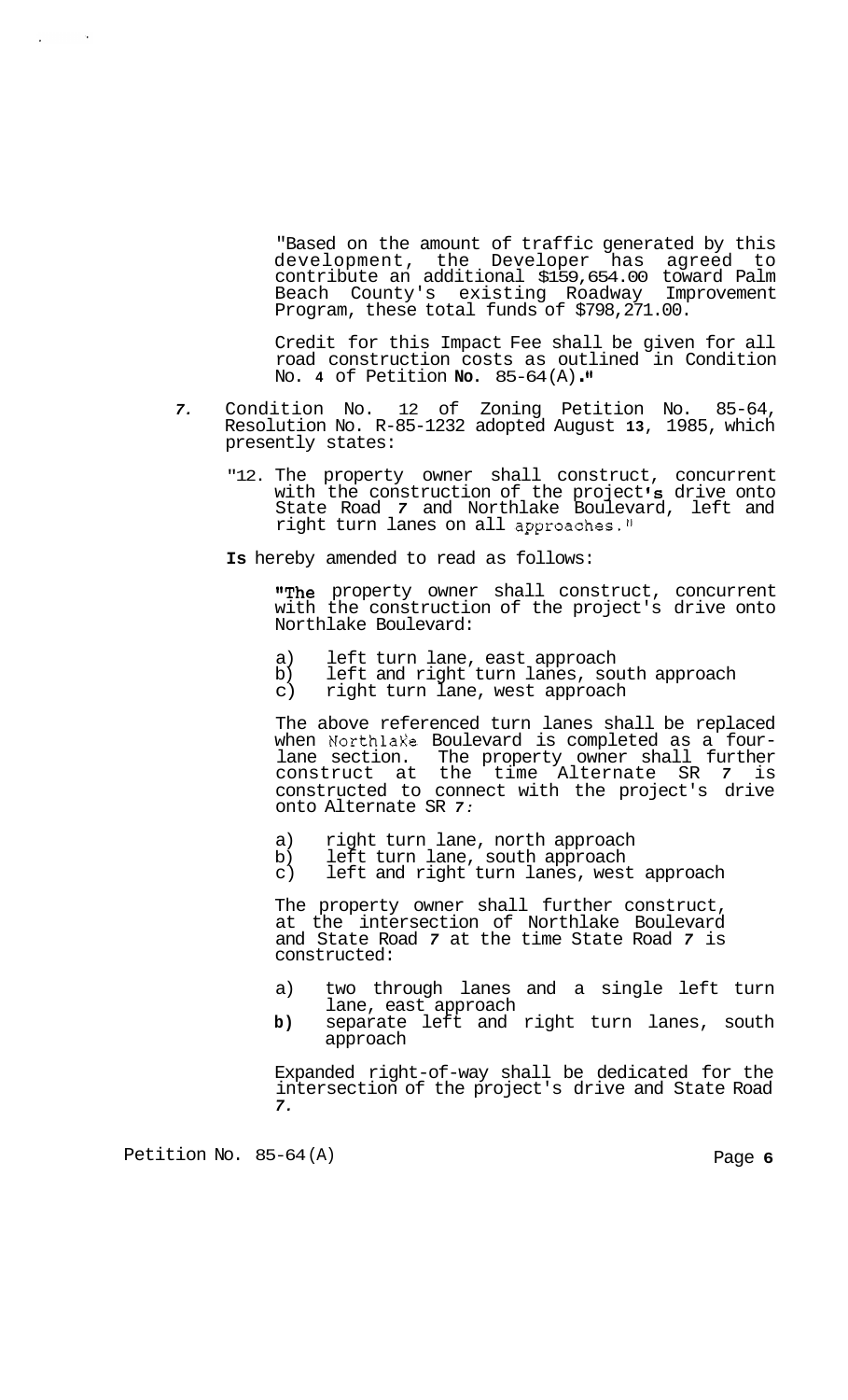- <span id="page-7-0"></span>**8. Condition No. 14 of Zoning Petition No. B5-64, Resolution No. R-85-1232, adopted August 13, 1985, which presently states:** 
	- **"14. The property owner shall provide Palm Beach County with a road drainage easement with sufficient retention/detention capacity through this project's internal lake system to legal positive outfall for the road drainage of Northlake Boulevard and State Road 7. This drainage easement shall be subject to all governmental agency requirements.**
	- **Is hereby amended to read as follows:**

**IIIf required by the County Engineer, the property**  owner shall provide to Palm Beach County a road drainage easement within the project's internal **lake system which is adjacent to the property capable of accommodating all runoff of those segments of Northlake Boulevard and Alternative State Road 7 along the property frontage and, for a maximum 400 foot distance each side of the property boundary lines along Northlake Bou,levard and Alternate State Road 7. The drainage system**  within the project shall have **sufficient retention/detention capacity to meet the**  stormwater discharge requirements of **applicable County Control District and South**  Florida Water Management District, The design of the system shall assume the ultimate Thoroughfare **Plan section road drainage runoff."** 

- **9. Condition No. 16 of Zoning Petition No. 85-64, Resolution No. R-85-1232 adopted August 13, 1985, which presently states:** 
	- **"16. Prior to certification by the Site Plan Review Committee, the Master Plan shall be amended to delete the 13.8 acres at the northeast corner of**  the project and the Planned Unit Development **commercial area shall be relocated to the Golf Club/Village commercial parcel located alt the intersection of the south property line of the project and the main north/south internal access road for the project. The commercial site shall be limited to a maximum of 60,000 square feet of gross leasable space.\*\***

**Is hereby deleted.** 

**10. Condition No. 17 of Zoning Petition No. 85-64, Resolution No. R-85-1232 adopted August 13, 1985, which presently states:** 

**Petition No. 85-64 (A) [Page 7](#page-6-0)**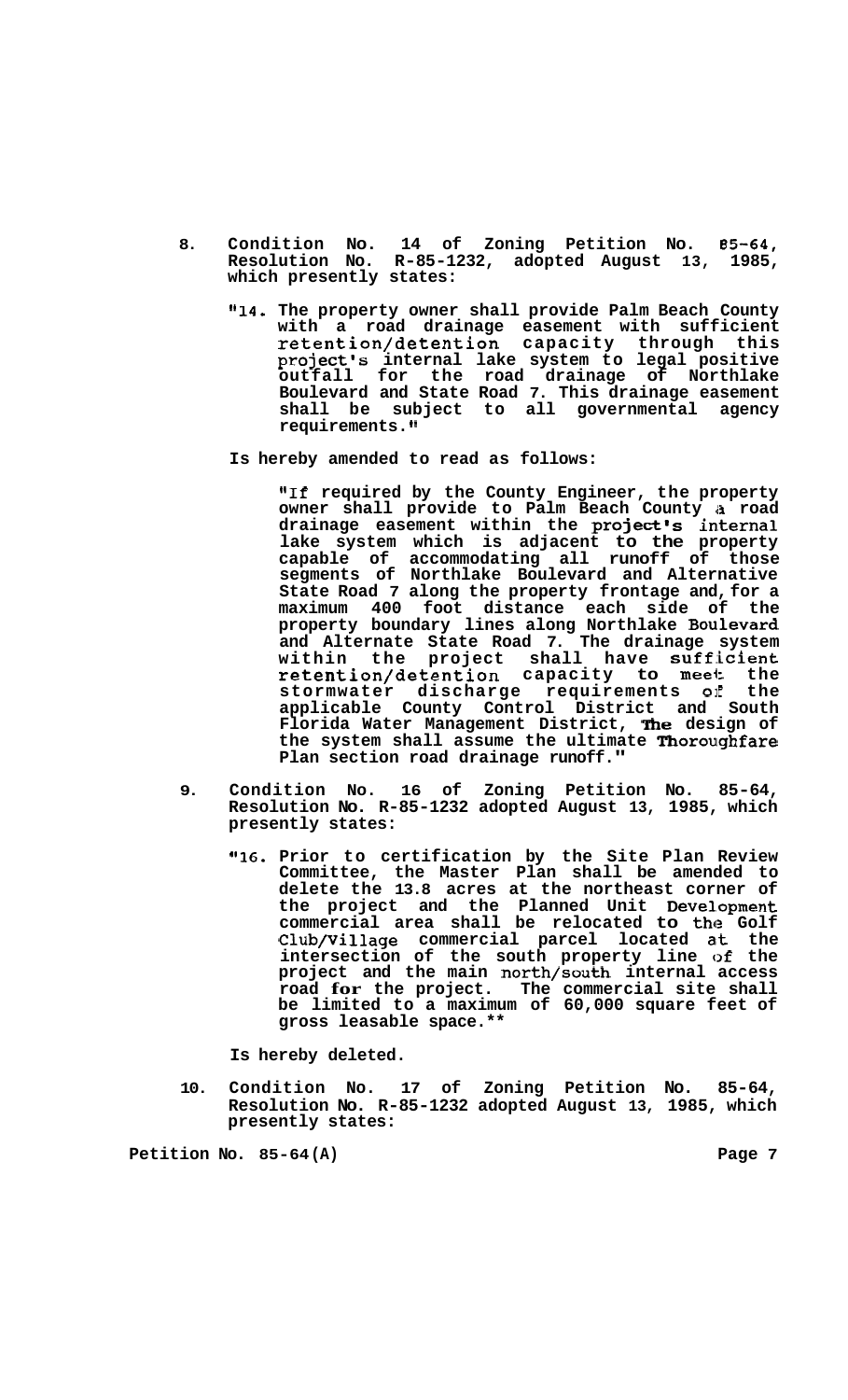**"17. No** onsite water or sewage system shall be provided.

**Is** hereby amended to read as follows:

"Provision of water and sewer services t;o the subject site will be via the Palm Beach County Water Utilities Department from the utility plant to be located on the Civic Site in the southwest portion of the property."

- **11.** Condition **No. 18** of Zoning Petition **No. 85-64**  (Resolution **No. R-85-1232** adopted August **13, 1985)**  which presently states:
	- **"18.** Petitioner shall dedicate to the Board of County Commissioners a **25** acre civic site to be located in Section **24** , Township **42s** , Range **41E** contiguous and adjacent to the previously designated twenty- five **(25)** acre school site provided by Petition **84-113.**

The petitioner agrees that these sites shall be used for school or park recreation facilities at the discretion **of** the Board of C'ounty Commissioners. If these sites are not us13d **for**  school or park/recreation facilities, they shall revert to the petitioner.::

**Is** hereby amended to read as follows:

"The Petitioner shall dedicate to the Boitrd **of**  County Commissioners a **25** acre civic (community park/school) site to be located in Section **24,**  Township **42S,** Range **41E** contiguous and adjacent to the previously designated twenty-five **(25:** acre school site provided by Petition **8'1-113,**  Resolution **No. 85-36.** 

The petitioner agrees that these sites shall be used for school park/recreation facilities at the discretion of the Board of County Commissioners. If these sites are not used for school or park/recreation facilities, they shall revert to the petitioner."

- **12.** Condition **No. 19** of Zoning Petition **No. 85-64**  (Resolution **No. R-85-1232** adopted August **13, 1985)**  which presently states:
	- "19. Transfer of title and Warranty Deeds to both the school site and the civic/park site, surveys showing and describing the metes and bounds of the

Petition **No. 85-64 (A)** [Page](#page-7-0) *8* 

<span id="page-8-0"></span> $\mathcal{L}_{\mathcal{A}}$  $\mathcal{A}$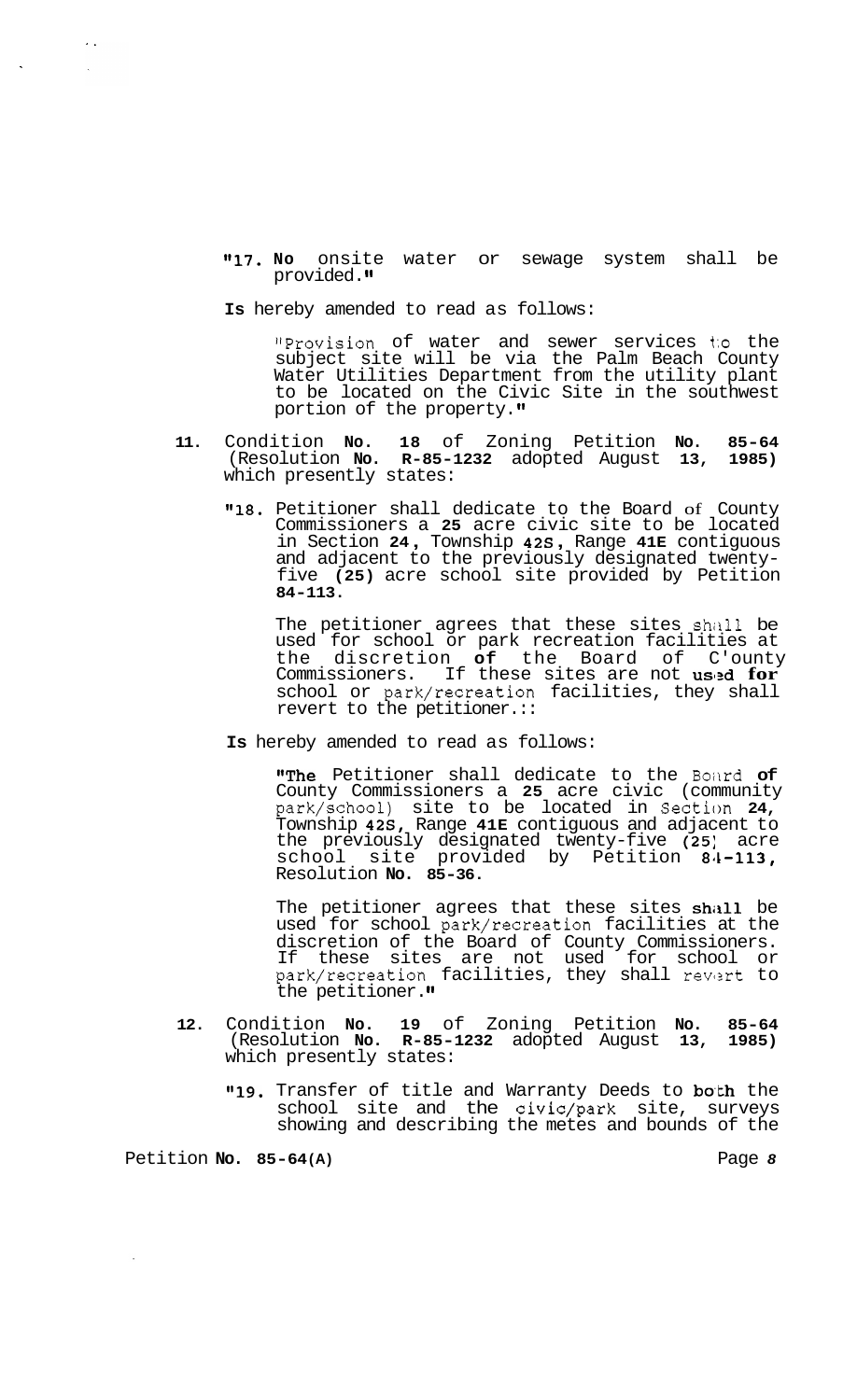- "21. The above referenced school and park sites shall be provided legal positive outfa3.1 into the Seminole Lakes P.U.D. retention lakes."
- **Is** hereby amended to read as follows:

"The above referenced school, park., and civic/public utility sites shall be provided legal positive outfall into the Seminole Lakes Planned Unit Development ret.ention lakes. **It** 

- **15.** Surety required for the off-site road improvements **as**  outlined in Condition Nos. **4** and 7 of Petition **No. 85-64** (A) and Condition **No. 13 of** Resolution No. R-€5-1232 shall be posted with the Office of the County Erigineer within **12** months of the adoption of the z.mended resolution of approval of the subject planneci unit development by the Board of County Commissioners.
- **16.** Prior to master plan certification, the petitioner shall amend the master plan to indicate a maximum two (2) acre commercial tract which satisfies **the**  requirements of Zoning Code Section **500.21.L.5.**
- 17. Palm Beach County shall determine the final alignment for that portion of State Road 7 within the planned unit development on or before August **1, 1988** and the petitioner shall submit, within thirty days thereafter, the following:
	- a. A legal description for the parcel of land located in the northeast portion of the planned unit development that is bounded on the north **by**  Northlake Boulevard, on the east by the existing **200** foot right-of-way, and on the south an3 west by the east line **of** the realigned State Road *7.*
	- b. A revised legal description and survey for **the**  planned unit development which excludes **the**  parcel of land described above.
- **18.** Prior **to** certification, the master plan shall **be**  amended to delete the parcel of land descriked in Condition **No.** 17(a) above.
- **19.** A master plan shall **be** filed and certified within one **(1)** year of the adoption **of** the resolution by the Board of County Commissioners, or the project shall **be**  subject to review by the Board of County Commissioners, pursuant to Section **401.2** of the Zoning Code, **This**  condition shall not be subject to administrative time extensions pursuant to Section **402.6,** unless it **is**

Petition **No. 85-64 (A)** Page **10**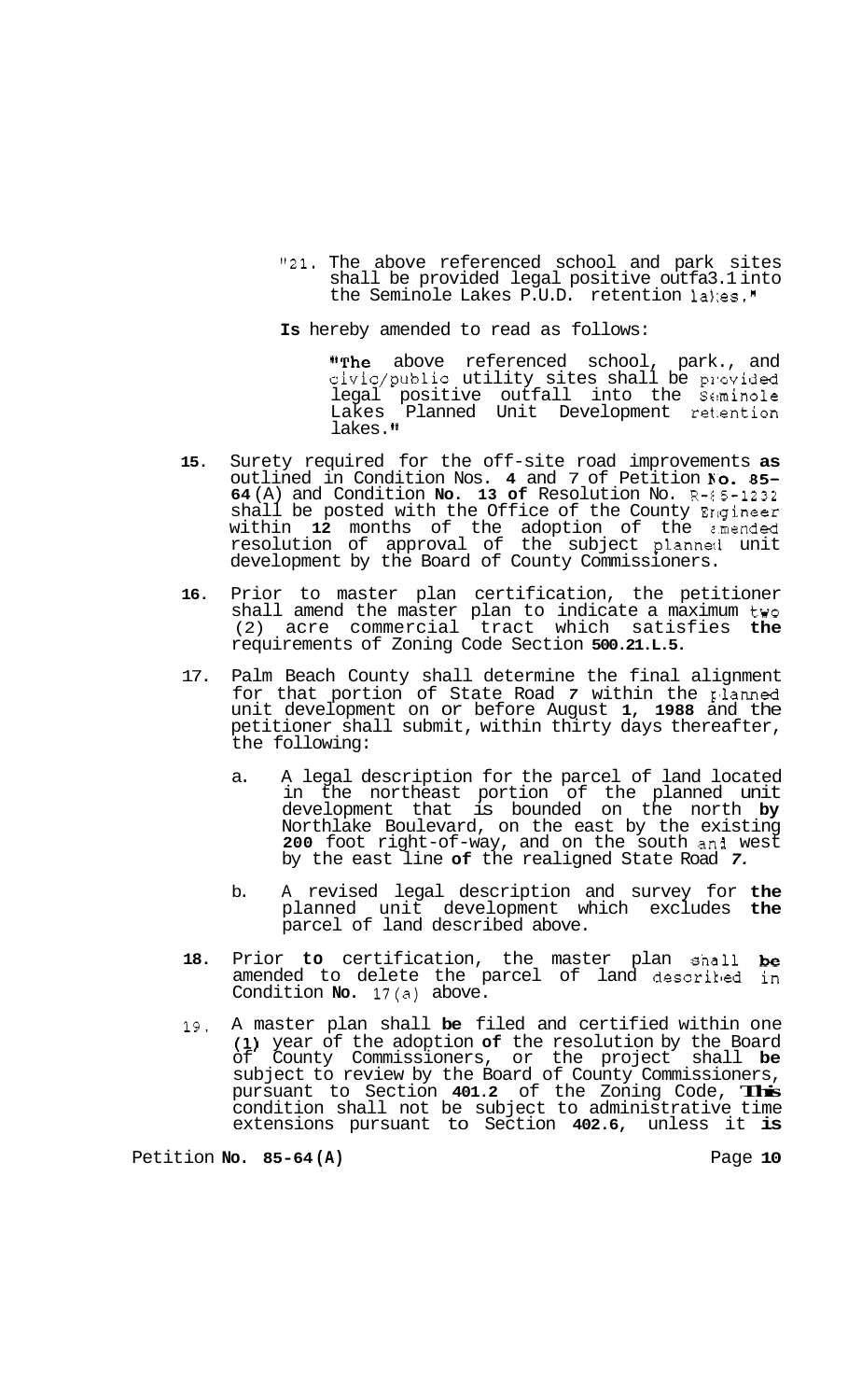determined that the condition cannot be met hecause governmental delays, including but not limited to the Army Corps of Engineers Dredge and Fill Permit approvals, have prevented a decision on the alignment of State Road 7.

- 20. The effective date of the development order for purposes of applying Section 500.21. E. 9. g **(3** ) and Section 500.21.E.9.g(2) shall be from the date of the first master plan approval by Site Plan Review Committee.
- 21. In order to provide for the realignment of State Road 7 and the planned unit development's internal col.lector road, Site Plan Review Committee shall have the authority to amend the master plan to allow reconfiguration of the internal roadway system in the development. At such time as the Site Plan Review Committee realigns the road after the legal description pursuant to Condition **No.** 17(a) is submitted, the parcel described in Condition **No.** 17(a) shall be deemed to be deleted from the planned unit development z.nd the Zoning Atlas shall be amended.
- 22. Residential development within 300 feet of the vestern property line shall consist exclusively **of** Category **A**  dwelling units.
- 23. The average density of the planned unit development shall not exceed 1.5 dwelling units per acre.
- 24. The maximum number of dwelling units shall not exceed 951.
- 25. The development shall be limited to the housing category mix as shown on the master plan, Exhikit **No.**  41. The housing categories may be changed in accordance with Section 402.7.E.2.c.(4)(b) (Master Plan Amendments) of the Zoning Code. There shall be **ro** more than 120 Category C dwelling units and no less than 346 Category **A** dwelling units.
- 26. The petitioner may exchange the required on-site dedication of land for civic uses either for a parcel of land off-site equal in acreage or cash of equal value. In addition, in the event that the of'f-site land dedication is of less cash value than the onsite dedication, petitioner shall also contriblte an amount in cash equal to the difference between the value of the onsite and off-site land dedications. The value of the on-site land dedication shall be based upon its value as a civic site. This contri.bution shall be used to off-set the identifiable j.mpacts directly attributable to this project. If an off-site

Petition **No.** 85-64 **(A)** Page 11

 $\begin{array}{l} \left\langle \sqrt{2} \right\rangle = \sqrt{2} \left\langle \sqrt{2} \right\rangle \left\langle \sqrt{2} \right\rangle \left\langle \sqrt{2} \right\rangle \left\langle \sqrt{2} \right\rangle \left\langle \sqrt{2} \right\rangle \left\langle \sqrt{2} \right\rangle \left\langle \sqrt{2} \right\rangle \left\langle \sqrt{2} \right\rangle \left\langle \sqrt{2} \right\rangle \left\langle \sqrt{2} \right\rangle \left\langle \sqrt{2} \right\rangle \left\langle \sqrt{2} \right\rangle \left\langle \sqrt{2} \right\rangle \left\langle \sqrt{2} \right\rangle \left\langle \sqrt{2} \right\r$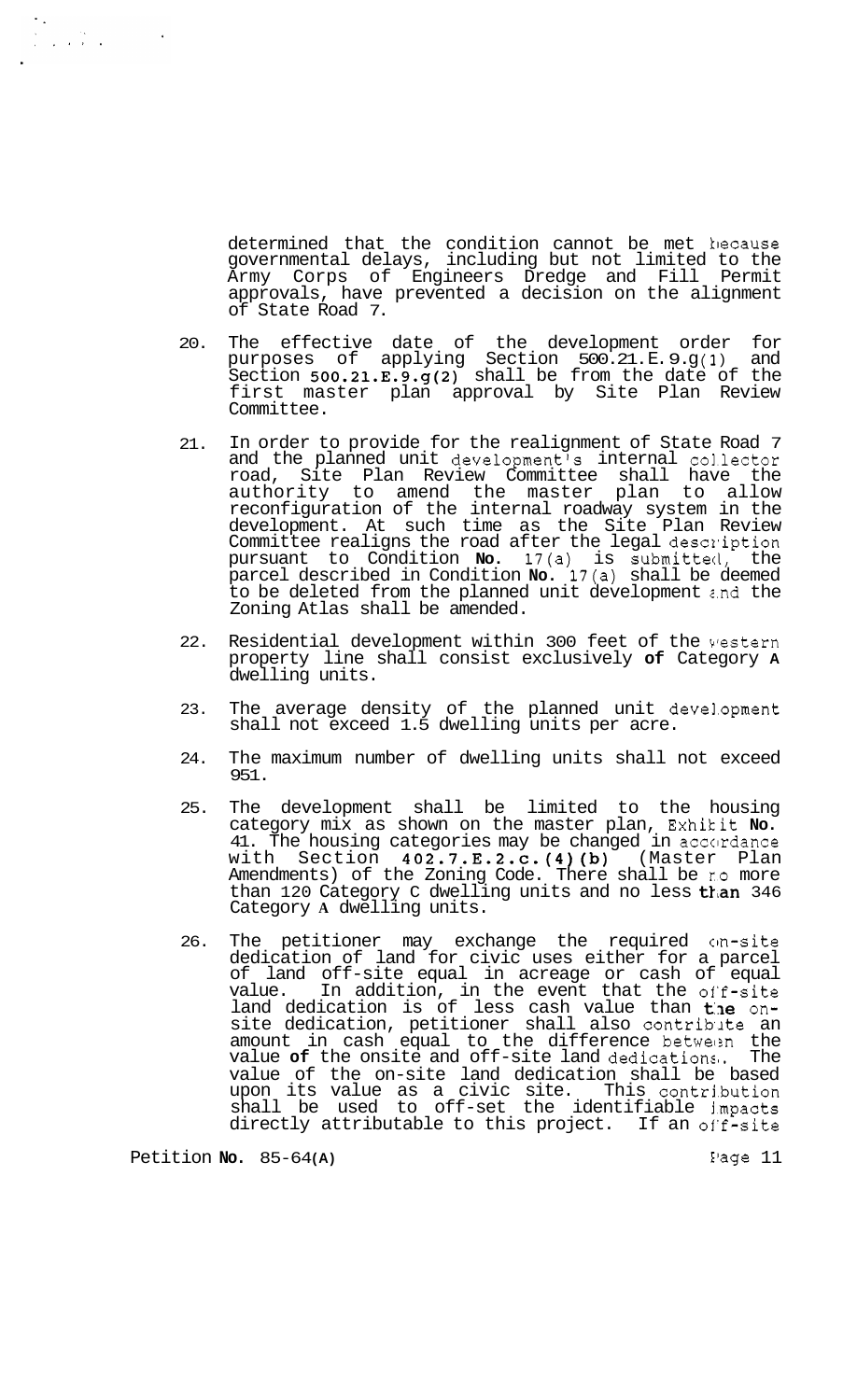**land or cash contribution is accepted by Palm**  County, petitioner shall be deemed to have satis **the intent of Zoning Code Section 500.21.H. Beach isf ied** 

- **27. At the time that the County determines which of the two possible State Road 7 alignments it intends to utilize as the final State Road 7 Right-of-way, should the County select the westerly of the two alignments:, the**  Petitioner, or its successors in interest, shall convey the 120 foot right-of-way for the selected alignment to the County and at the time of that conveyance ky the Petitioner, or its successors in interest, the County **will reconvey to Petitioner, or its successo:rs in interest, that portion of the originally dedicatttd 120**  foot right-of-way for State Road 7 not now required. **This reconveyance shall be by deed or through c:ounty abandonment ordinance procedures, either of which shall be initiated and processed by the County.**
- 28. If required by the County Engineer, access to the **proposed park and school shall be made avalilable through the project Is entrance roads, subject to approval by the County Engineer.**
- **29. Failure to comply with the conditions herein may result**  in the denial or revocation of a building permit:; the **issuance of a stop work order; the denial of a**  Certificate of Occupancy on any building or structure; **or the denial or revocation of any permit or aplxoval for any developer-owner, commercial-owner, lessee, or user of the subject property. Appeals from such ilction may be taken to the Palm Beach County Board of Adjustment or as otherwise provided in the Palm Beach County Zoning Code. Violations of the conditions llerein shall constitute violation of the Palm Beach County Zoning Code.**

**Petition No.** 85-64(A) **Patition No.** 85-64(A)